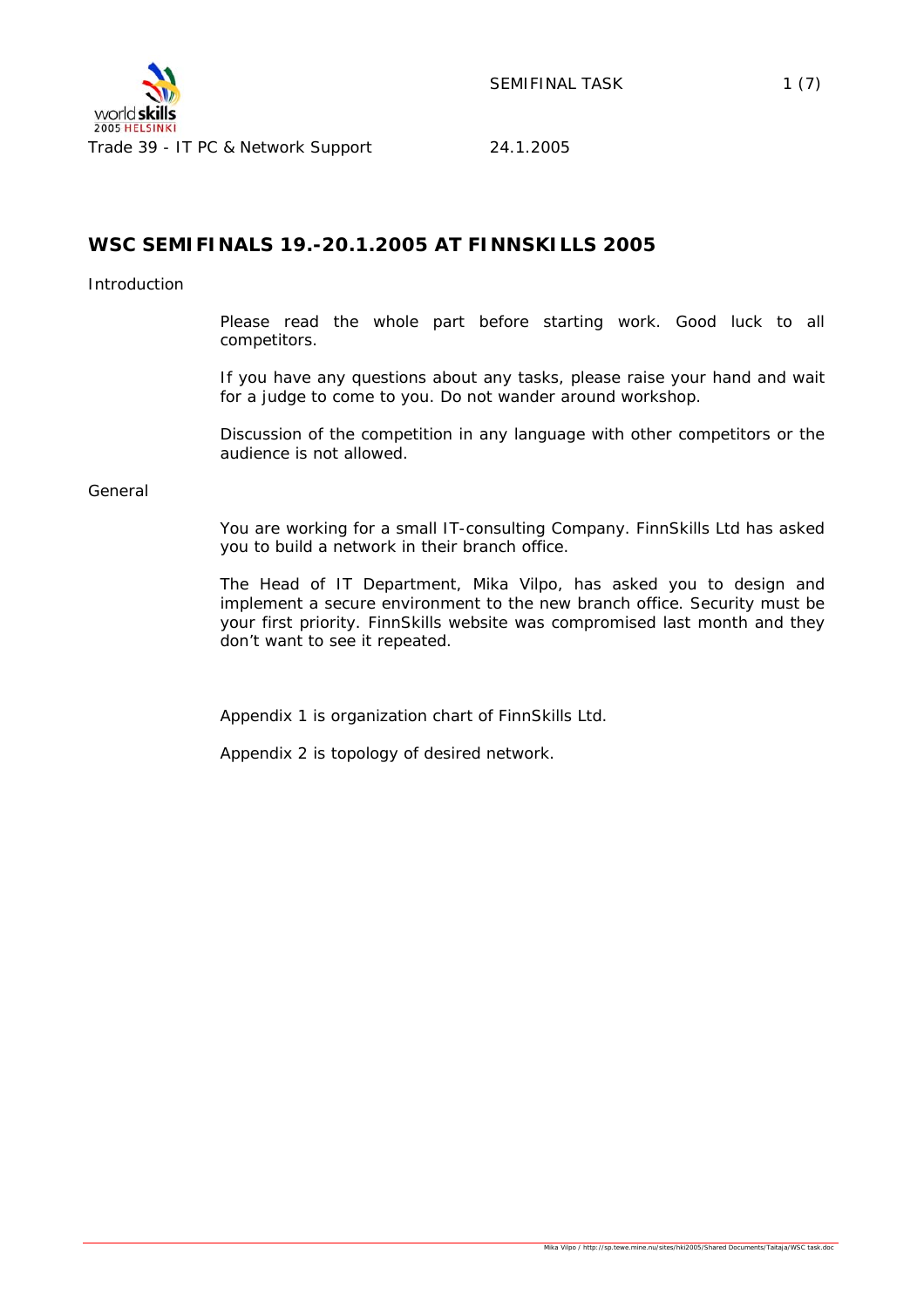

Trade 39 - IT PC & Network Support 24.1.2005

# **PART I**

You are to create the necessary cables to link up the various devices on your network. You have to provide sufficient cables as per the network diagram (see Appendix 2 is topology of desired network).

- $\triangleright$  Make provision for only 1 console cable.
- ¾ The ISP provides Ethernet connection at patch panel. Use Straightthrough cable from patch panel to perimeter router.
- ¾ Treat Pix interfaces as computer.

Please identify your cables using the Electrical Insulation tape to mark one end of the cable as follows:

| RFD.         | Crossover cable        |
|--------------|------------------------|
| <b>BLACK</b> | Straight-through cable |
| None         | Rollover cable         |

All cables must be manufactured according ANSI/TIA/EIA-569-A or B specifications.

You will be provided with 15 RJ-45 plugs for this purpose (1 spare). Cat 5 cable is provided at the front of the stand. All cables must be 2 metres (+/- 2 cm) in length. A measuring tape is provided for your use.

You will be penalized if you require

- $\triangleright$  color mappings for cables
- $\triangleright$  more material than provided for

Please fill in the table below showing the number of cables needed/manufactured.

| Straight-through |  |
|------------------|--|
| Crossover        |  |
| Rollover         |  |

You have **1 hour** to complete this task.

**Total Marks Part 1 [10]** 

Mika Vilpo / http://sp.tewe.mine.nu/sites/hki2005/Shared Documents/Taitaja/WSC task.doc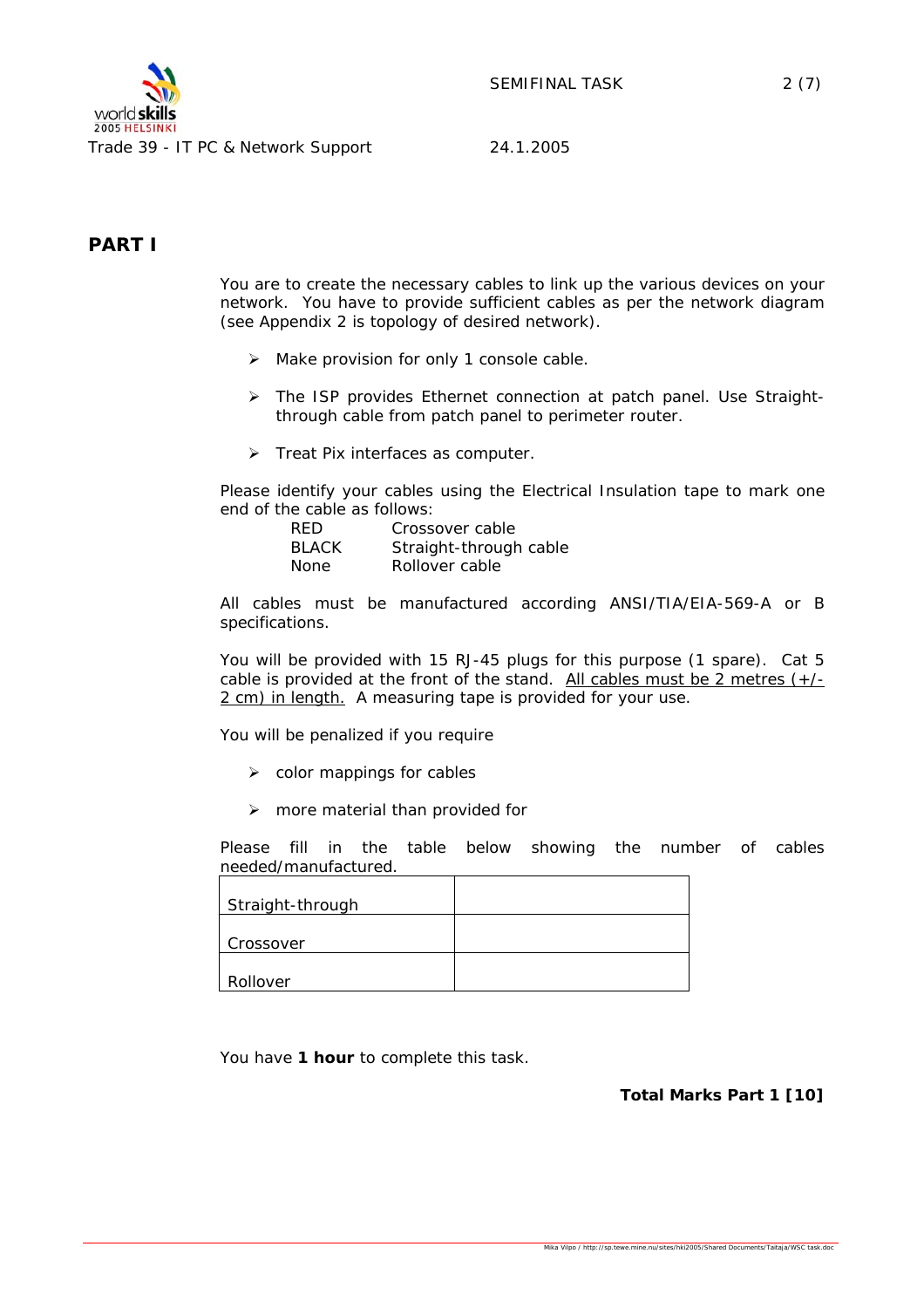

Trade 39 - IT PC & Network Support 24.1.2005

# **PART II**

*X states your place number provided by judges.* 

Network

The ISP is provided you 10.2.**X**.0/24 –address space to be used in internal and dmz-networks. To make DNS delegation work external DNS-server must be located at 10.2.**X**.190. The IP address for perimeter router is provided by DHCP.

Maximum number of host in Server VLAN is 25, in Workstation VLAN 100 and in DMZ 25. Mark machines IP-addresses (not workstations) to the Topology Diagram. Also mark subnets to the Topology Diagram. Use x.x.x.x/x –notation for all markings.

Route traffic between internal VLANs at the internal router. Addresses for workstations are provided by DHCP-server at Windows Server 2003.

Do not perform any address translations at any point of network.

Assign IP address for management to every network appliance (routers, switches and PIX). Allow management connections only from Internal networks.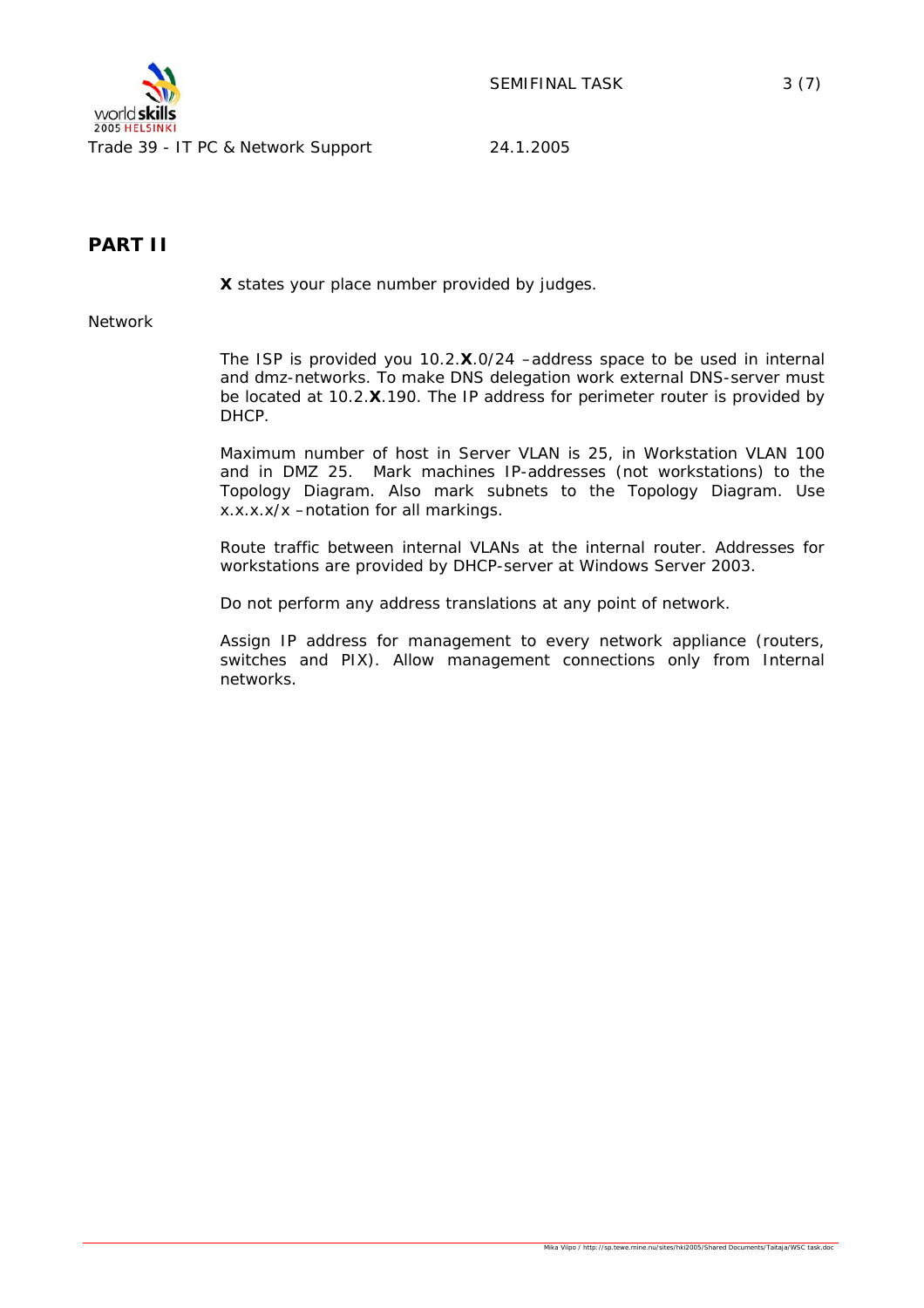

Following traffic rules should be applied. Rules can be applied anywhere in network if desired functionality is achieved.

# **External → DMZ**

- ¾ WWW-traffic and DNS-queries allowed
- $\triangleright$  All other traffic denied

#### **External → Internal**

 $\triangleright$  All traffic denied

# **DMZ → External**

- ¾ Traffic from Squid-service (80/tcp) is allowed
- ¾ Traffic started from external networks should be allowed (replies for WWW and DNS –queries)
- $\triangleright$  All other traffic denied

# **DMZ → Internal**

¾ Only traffic started from Internal networks should be allowed

#### **Internal → DMZ**

 $\triangleright$  All traffic allowed

# **Internal → External**

- $\triangleright$  All outgoing web traffic should be directed to linux server for transparent proxying
- $\triangleright$  All traffic denied

# **Total Marks Part II Network [30]**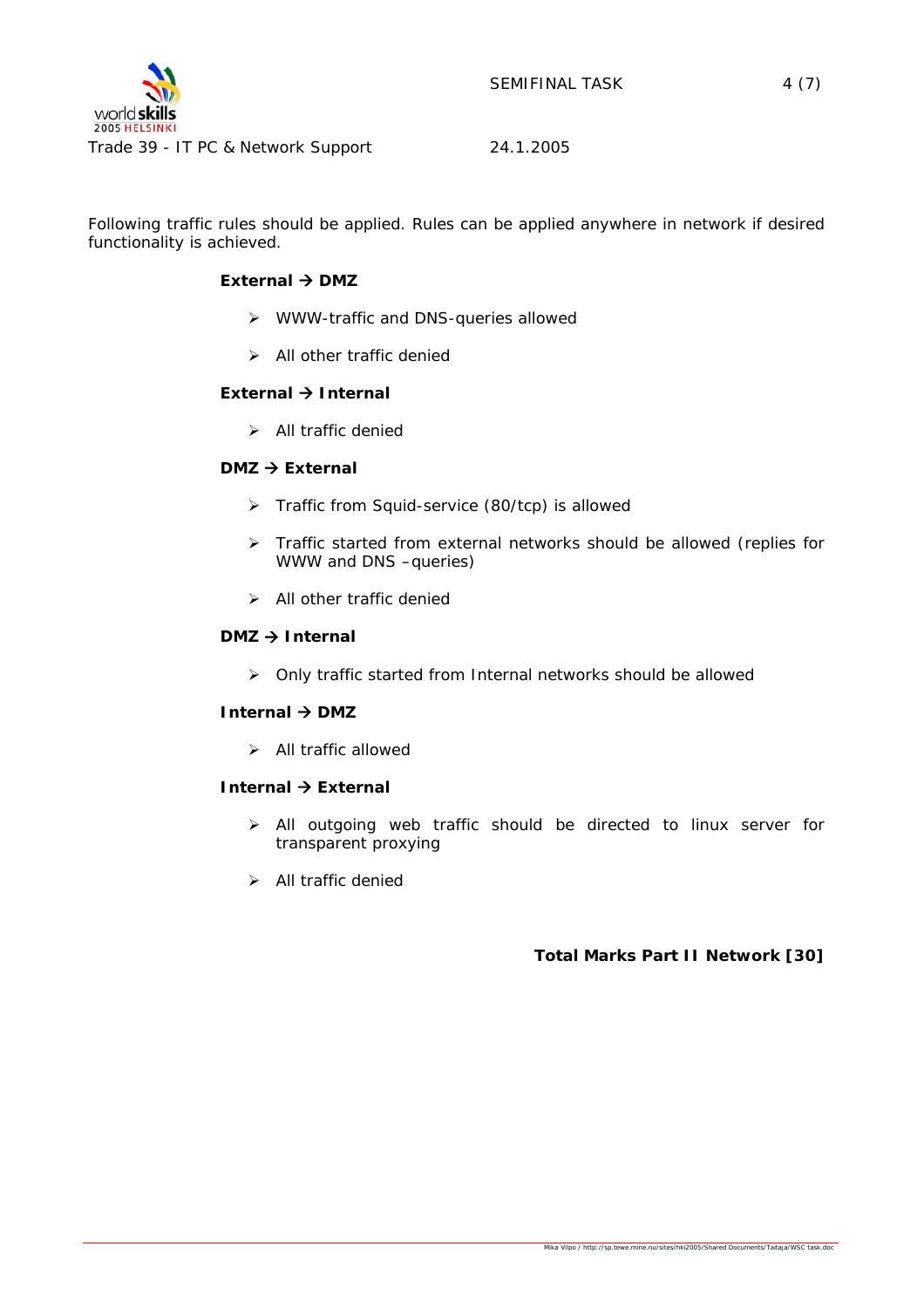

Trade 39 - IT PC & Network Support 24.1.2005

Linux server

Install Linux-server in DMZ. Create two RAID1 disk sets and use one disk for hot spare for both of RAID1 sets. On first RAID1 set install operating system and swap partition. Second RAID1 set is to be used as cache space for Squid.

Server name should be dmz.

Linux server must provide Intranet and WWW-services. Intranet site should be visible at intra.wsc**X**.taitaja.net and available only from internal networks. WWW-services should be visible at www.wsc**X**.taitaja.net

Material for websites is provided at

- ¾ *http://apt-1.taitaja.net/intra.tar.bz2*
- ¾ *http://apt-1.taitaja.net/www.tar.gz*

External DNS-server should only know www-server address.

Squid server should be configured to act as transparent proxy for WWWtraffic between Internal and External networks.

Usernames and passwords for Linux -server

| <b>Username</b> | Password      |
|-----------------|---------------|
|                 |               |
| Root            | Finn          |
|                 |               |
| <b>Skills</b>   | <b>Skills</b> |

Total Marks

**Total Marks Part II Linux [30]**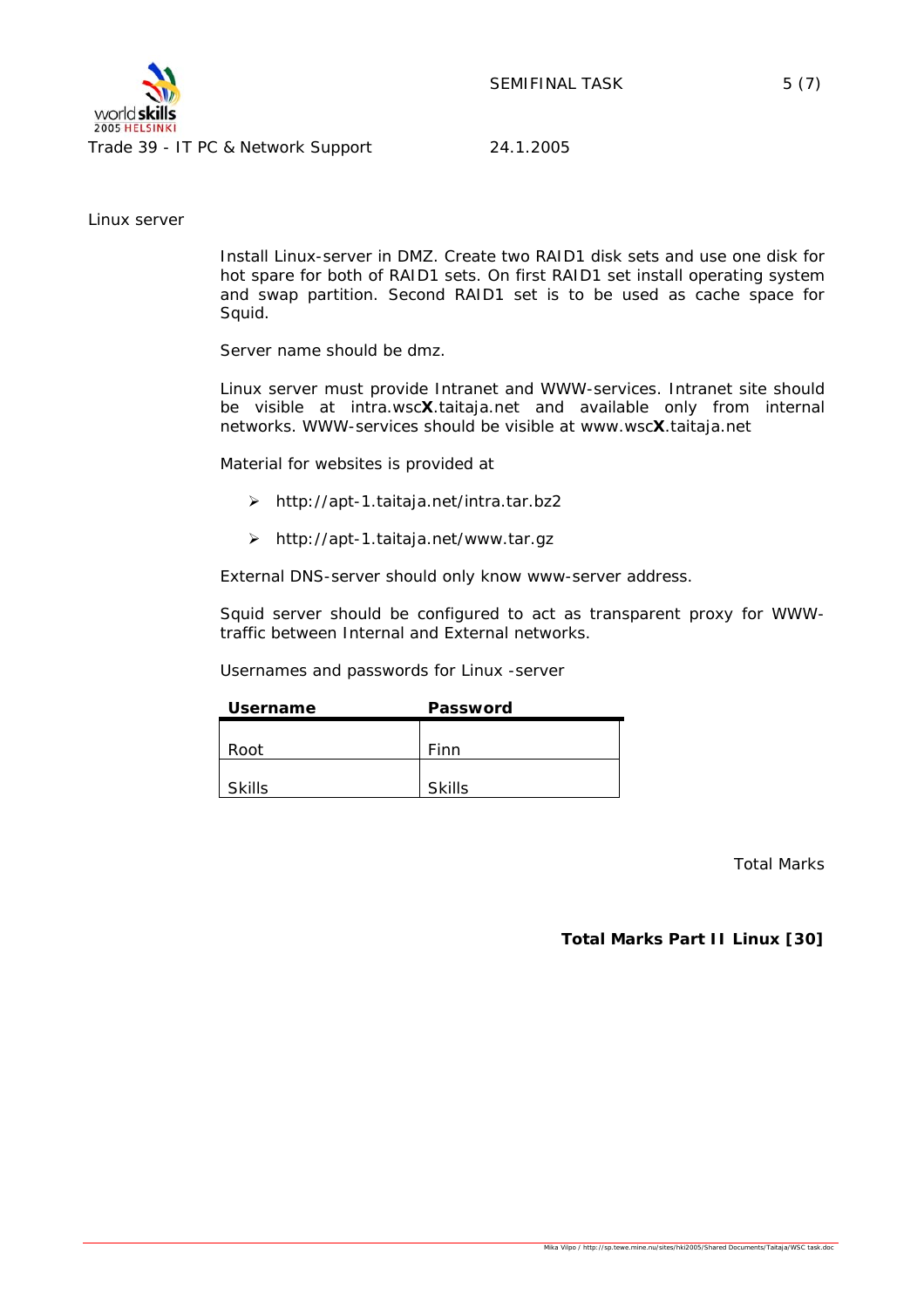

Windows Server

Use RAID controller to create two disk RAID1 and install operating system to that partition. Create RAID5 on three disks for user home directories.

Windows server name should be fitku.

Install Windows Server to act as domain controller for AD-domain wsc**X**.taitaja.net.

Install RAID and Server Management software (BMC) to server.

Install DHCP server to serve IP address for workstations.

Install DNS server for internal use. Allow secure dynamic updates.

At least following names should be found at internal DNS-server: dmz.wsc**X**.taitaja.net fitku.wsc**X**.taitaja.net intra.wsc**X**.taitaja.net www.wsc**X**.taitaja.net

Only members of admin groups should be allowed to logon interactive to server.

Create OU-structure skills\[department]\[sub department] according organization chart attached.

Create following user accounts and place them to corresponding OU:

| Username      | <b>Full Name</b> | Password       | <b>Note</b>                       |
|---------------|------------------|----------------|-----------------------------------|
| administrator | Administrator    | FinnSkills2005 |                                   |
| mika          | Mika Vilpo       | YliNoertti     | Member of<br>Enterprise<br>admins |
| marianna      | Marianna Pirilä  | AliNoertti     |                                   |
| Matti         | Matti Nieminen   | masaX42        |                                   |
| Liisa         | Liisa Virtanen   | lissuZ11       | trainee, expires<br>25.5.2005     |

Create GPO and attach it to IT-department OU. GPO should set default home page to http://intra.wsc**X**.taitaja.net /it-support/. It should work everywhere where IT-support personnel logs to computer.